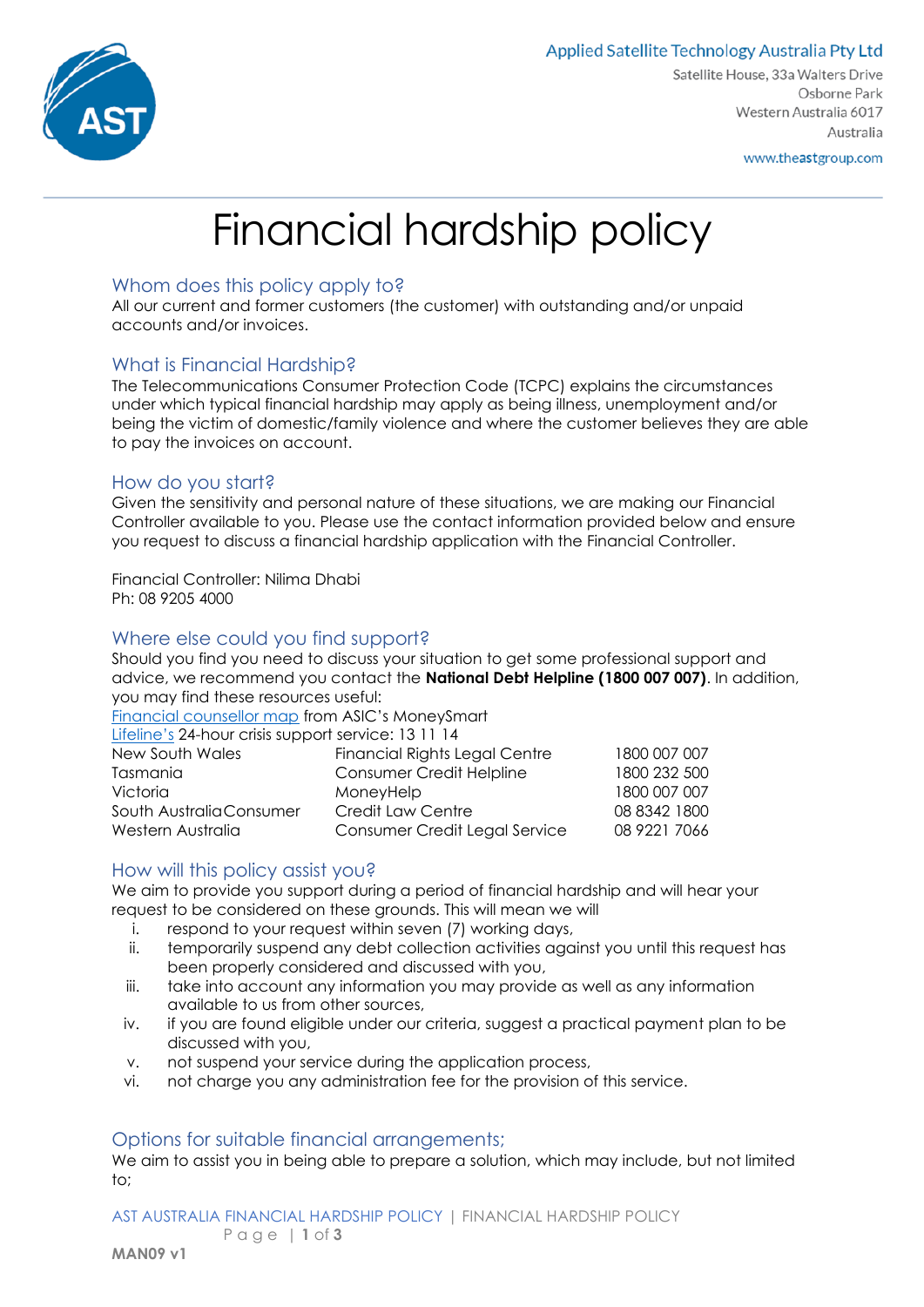#### Applied Satellite Technology Australia Pty Ltd



Satellite House, 33a Walters Drive Osborne Park Western Australia 6017 Australia

www.theastgroup.com

- i. temporarily postponing or deferring payments (for a longer period than would typically be offered to Customers requesting an extension outside of Financial Hardship arrangements);
- ii. agreeing on an alternative arrangement, plan, or contract, including discussing Pre-Paid services

# What happens if we don't agree on the plan?

Our aim is to ensure you are able to pay your debt and remain a customer with us and therefore we will do our best to work with you on a practical and reasonable payment plan. If we are unable to come to an agreement with you, you will be properly notified, your services with us will be disconnected (after due notice) and all outstanding debt will be processed by our debt collection team.

If you are unhappy with the outcome, you can raise your complaint with the Managing Director who will review your request; Managing Director: Richard Coston Ph: 08 9205 4000

## While you're paying and/or making arrangements with us to pay, how do we manage your debt?

We have multiple systems and processes available that can assist in managing and maintaining your usage of our services at an acceptable level (for example spend controls, restricted use, firewall configurations, etc.)– and most are free. Please ask for more information should you require this service.

We will also follow all reasonable steps to ensure you are informed along the way of the progress of your application and its outcome, and we will not suspend your service during the application process.

# When and how could you contact us?

Our normal office hours are 8:30 – 17:00, Monday to Friday. During these hours, you could visit one of our offices as per our website. Alternatively, you could use any of our contact details listed below.

# What would we need from you to get started?

It is important that we understand your personal situation in order to make a reasonable assessment, in our view, of your ability to pay outstanding invoices. As such, we provide you with a short form to complete but also encourage you to discuss details with our Financial Controller.

## How would we make our assessments?

Generally, we refer to indicators such as:

- your current personal circumstances, as evidenced by a financial councillor or a statutory declaration or any other documentation you may provide;
- your financial situation, as evidenced by, for example your income and expense summary, the history of your account with us, utilities and/or rent notices, bank notices, debt payment requirements;
- information we may obtain from external sources, including credit vetting bureau's and any additional information you may provide us.

If sufficient information is not provided by you, in our view, we may not be able to make any assessment of your financial hardship request.